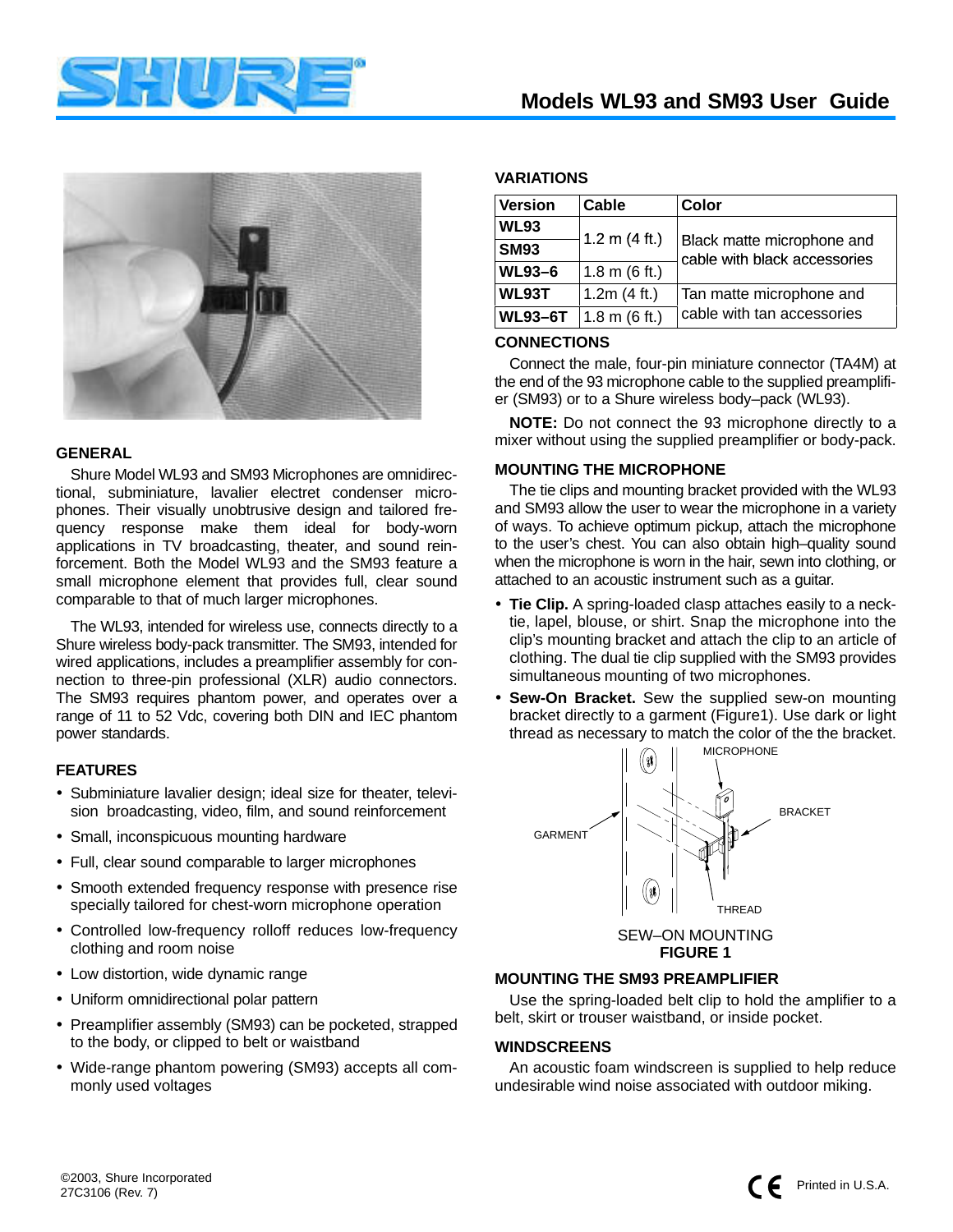## **POWERING THE SM93 PREAMPLIFIER**

Power the preamplifier supplied with the SM93 using any phantom supply providing 11 to 52 Vdc, such as the Shure Model PS1A Power Supply.

## **SM93 PREAMPLIFIER IMPEDANCE**

Use a minimum load impedance of 800 Ω or greater for maximum signal handling and minimum distortion. Load as low as 150  $\Omega$  can be used, but a reduction in output clipping level will result. Note that the power supply itself may add loading (3300 Ω in the Shure PS1A) to the microphone.

## **USING OTHER PREAMPLIFIERS OR BODY–PACKS**

If connecting the 93 microphone to anything OTHER than a Shure wireless body-pack or the preamplifier supplied with the SM93, make sure it provides a regulated +5 Vdc source (40  $\mu$ A minimum) at pin 2 of the microphone connector, as shown in Figure 2.



#### MICROPHONE WIRING DIAGRAM **FIGURE 2**

| <b>SPECIFICATIONS</b>                                    | <b>WL93 MICROPHONE</b> (with standard test circuit<br>shown in Figure 3)                                                                   | <b>SM93 MICROPHONE</b> (with preamplifier)                                                                                                                                       |
|----------------------------------------------------------|--------------------------------------------------------------------------------------------------------------------------------------------|----------------------------------------------------------------------------------------------------------------------------------------------------------------------------------|
| Type                                                     | Condenser (electret bias)                                                                                                                  | Condenser (electret bias)                                                                                                                                                        |
| Frequency Response (Figure 4)                            | 50 to 20,000 Hz                                                                                                                            | 80 to 20,000 Hz, 12 dB/octave rolloff below 100 Hz                                                                                                                               |
| <b>Polar Pattern</b>                                     | Omnidirectional, uniform with frequency                                                                                                    | Omnidirectional, uniform with frequency                                                                                                                                          |
| Output Impedance                                         | $3000 \Omega$                                                                                                                              | Rated at 150 $\Omega$ (90 $\Omega$ actual)<br>Recommended minimum load impedance: 800 $\Omega$<br>(May be used with loads as low as 150 $\Omega$ with reduced<br>clipping level) |
| Output Level<br>$(1$ Pascal = 94 dB SPL)                 | Open Circuit Voltage: -38 dBV/Pa<br>$(13 \text{ mV})$                                                                                      | Open Circuit Voltage: -43 dBV/Pa (7.0 mV)                                                                                                                                        |
| <b>Output Clipping Level</b><br>(at 1,000 Hz)            | 0.25 V at 120 dB                                                                                                                           | $-18$ dBV (0.13 V) minimum                                                                                                                                                       |
| <b>Total Harmonic Distortion</b>                         | Less than 1% at 120 dB                                                                                                                     | Less than 1% at 120 dB                                                                                                                                                           |
| Maximum SPL                                              | 120 dB                                                                                                                                     | 120 dB                                                                                                                                                                           |
| Dynamic Range (maximum SPL<br>to A-weighted noise level) | 102 dB                                                                                                                                     | 98 dB                                                                                                                                                                            |
| Output Noise (equivalent SPL)                            | 18 dB typical, A-weighted                                                                                                                  | 22 dB typical, A-weighted<br>26 dB, weighted per DIN 45 405                                                                                                                      |
| Hum Pickup (electromagnetic)                             | N/A                                                                                                                                        | -4 dB equivalent SPL in a 1 mOe field (60 Hz)                                                                                                                                    |
| Signal-to-Noise Ratio                                    | 76 dB at 94 dB SPL (IEC 651)                                                                                                               | 72 dB at 94 dB SPL (IEC 651)                                                                                                                                                     |
| Polarity                                                 | Positive pressure on microphone diaphragm<br>produces positive voltage on pins 3 and 4 with<br>respect to pin 1 (ground)*                  | Positive pressure on microphone diaphragm produces<br>positive voltage on pin 2 relative to pin 3 of preamplifier<br>output cable connector                                      |
| <b>Recommended Operating</b><br>Voltage                  | 2 to 10 V; 5 V nominal (pin 2 to pins 3 and 4)                                                                                             | 11 to 52 Vdc phantom. Protected against reverse<br>voltage application                                                                                                           |
| <b>Current Drain</b>                                     | 40 µA typical                                                                                                                              | $0.33 \text{ mA}$                                                                                                                                                                |
| <b>Environmental Conditions</b>                          | $-18^{\circ}$ to 57° C<br><b>Operating Temperatures:</b><br>(0° to 135°F)<br>$-29^{\circ}$ to 74° C<br>Storage Temperatures:               | Operating Temperatures: -18° to 57° C (0° to 135° F)<br>Storage Temperatures: $-29^{\circ}$ to 74° C ( $-20^{\circ}$ to 165° F)                                                  |
|                                                          | $(-20^{\circ}$ to 165° F)                                                                                                                  |                                                                                                                                                                                  |
| Cable                                                    | Black 1.27 m (4.17 ft), attached, two-conductor,<br>shielded, terminated by miniature connector type<br>TA4F (WL93T: Tan 1.27 m [4.17 ft]) | Black 1.27 m (4.17 ft), attached, two-conductor,<br>shielded, terminated by miniature connector type<br>(TAAF)                                                                   |
| Case                                                     | Microphone: Black ABS thermoplastic case with<br>stainless-steel-mesh grille                                                               | Microphone: Black ABS thermoplastic case with<br>stainless-steel-mesh grille                                                                                                     |
|                                                          |                                                                                                                                            | Preamplifier: Steel case with non-reflective black<br>finish, black-chrome belt clip                                                                                             |
| Net Weight                                               | Microphone: 16 g (0.57 oz)                                                                                                                 | Microphone: $16 g (0.57 oz)$                                                                                                                                                     |
|                                                          |                                                                                                                                            | Preamplifier: 118 g (4.17 oz)                                                                                                                                                    |

\* Produces positive voltage at pin 2 of Shure L4/EC4 wireless receiver three–pin connector.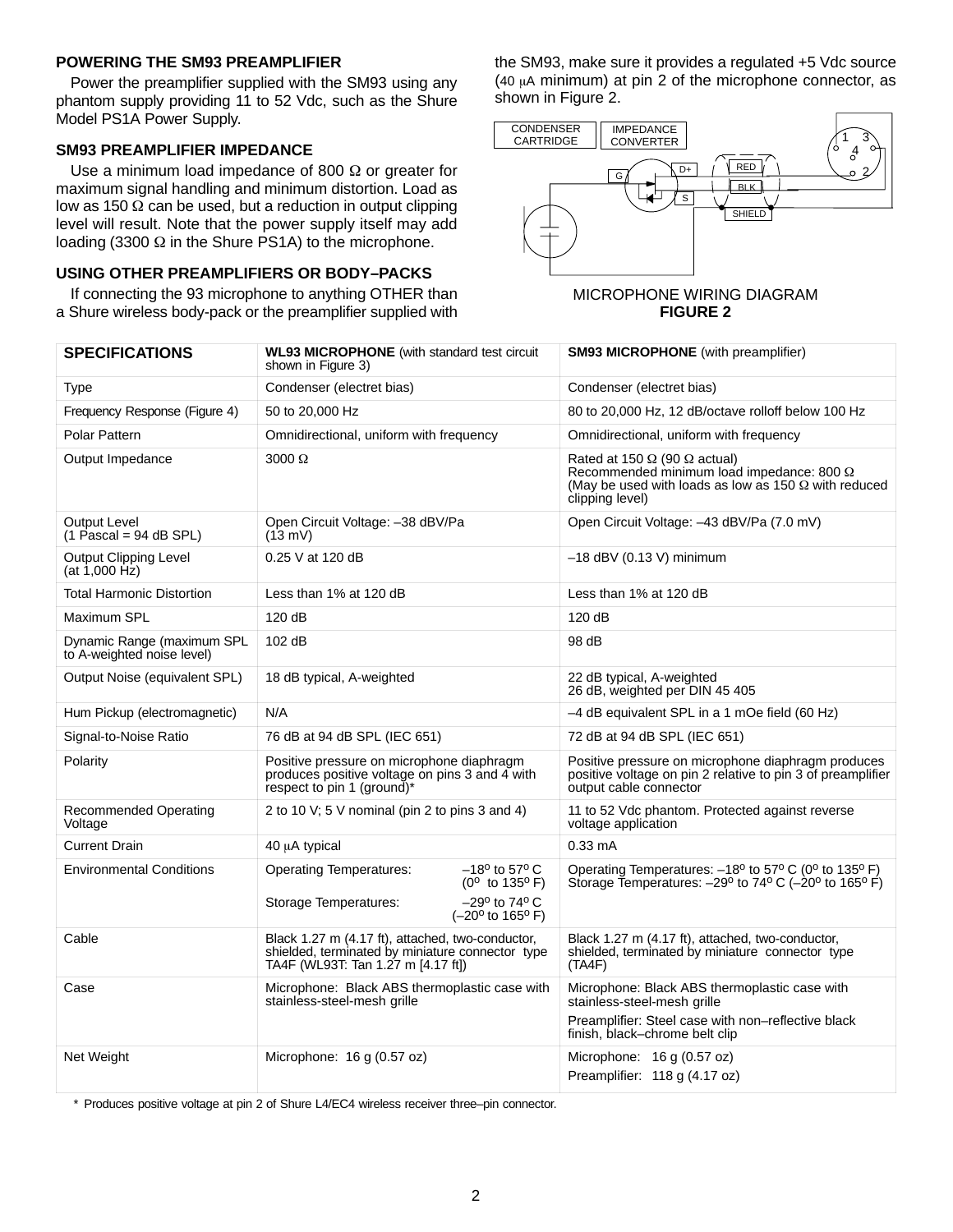## **FURNISHED ACCESSORIES**

\*\* RK304 includes 2 tie clips and 2 windscreens.

## **OPTIONAL ACCESSORIES**

|--|--|--|

## **CERTIFICATION**

Eligible to bear CE Marking. Conforms to European EMC Directive 89/336/EEC. Meets applicable tests and performance criteria in European Standard EN 55103 (1996) parts 1 and 2, for residential (E1) and light industrial (E2) environments.



SM93 PREAMPLIFIER



TEST CIRCUIT **FIGURE 3**



TYPICAL FREQUENCY RESPONSE **FIGURE 4**



SM93/WL93 MICROPHONE

OVERALL DIMENSIONS **FIGURE 5**



#### SM93 PREAMPLIFIER CIRCUIT DIAGRAM **FIGURE 6**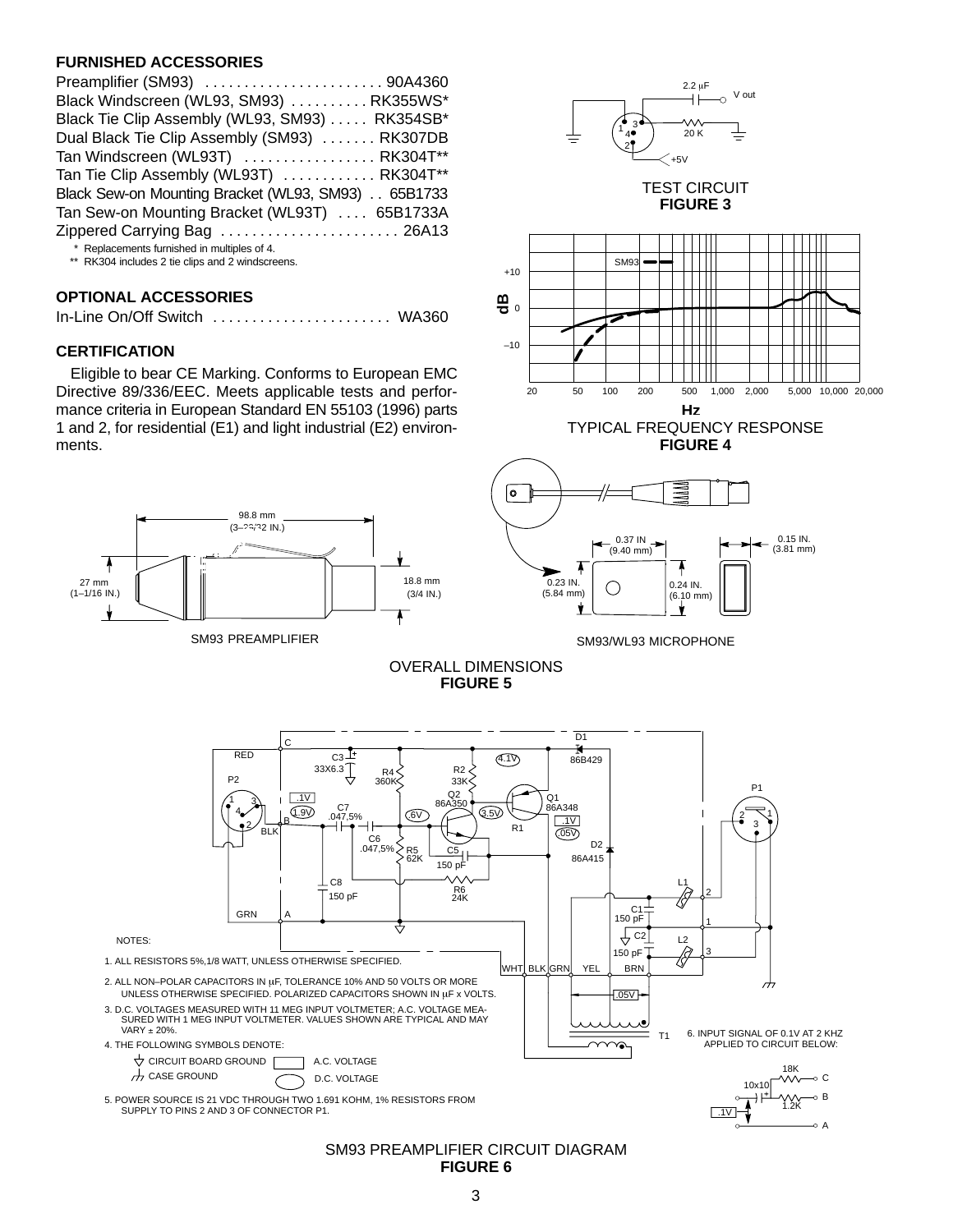## **Micros–cravates SM93 et WL93**

Les modèles Shure WL93 et SM93 sont des micros-cravates électrostatiques à électret, omnidirectionnels et sous-miniatures. Un aspect discret et une réponse en fréquence étudiée en font le choix idéal pour les applications où le microphone est porté sur le corps pour la télévision, le théâtre et la sonorisation de scène. Les deux modèles WL93 et SM93 comprennent un petit élément microphone donnant un son riche et clair comparable à celui de microphones bien plus gros.

Le WL93, prévu pour l'utilisation sans fil, se branche directement à un transmetteur de poche sans fil Shure. Le SM93, prévu pour les applications câblées, comprend un préamplificateur pour le branchement à des connecteurs audio professionnel trois broches (XLR). Le SM93 nécessite une alimentation en duplex. Il fonctionne sur une plage de 11 à 52 V c.c. couvrant ainsi les normes d'alimentation en duplex DIN et IEC.

## **AVANTAGES**

- Micro-cravate sous-miniature : Taille idéale pour le théâtre, la télévision, les productions vidéo ou film et la sonorisation de scène
- Petit matériel de montage discret
- Son clair et riche comparable à celui de plus gros microphones
- Réponse en fréquence uniforme étendue à courbe de présence étudiée spécialement pour le port sur la poitrine
- L'atténuation des basses contrôlée réduit les bruits à basse fréquence des vêtements ou de la salle
- Faible distorsion, large gamme dynamique
- Courbe de directivité omnidirectionnelle uniforme
- Le préamplificateur (SM93) se fixe sur une ceinture ou un vêtement
- Une large plage de tensions peut être utilisée pour alimenter le préamplificateur (SM93)

#### **VARIATIONS**

| <b>Version</b> | Câble            | <b>Couleur</b>                                           |
|----------------|------------------|----------------------------------------------------------|
| <b>WL93</b>    | 1,2 m            |                                                          |
| <b>SM93</b>    |                  | Microphone et câble noirs<br>mats avec accessoires noirs |
| <b>WL93-6</b>  | 1,8m             |                                                          |
| <b>WL93T</b>   | $1,2 \text{ m}$  | Microphone et câble ocres                                |
| <b>WL93-6T</b> | 1.8 <sub>m</sub> | mats avec accessoires ocres                              |

## **CONNEXIONS**

Brancher le connecteur miniature mâle à quatre broches (TA4M) à l'extrémité du câble de microphone 93 au préamplificateur fourni (SM93) ou à un système de poche sans fil Shure (WL93).

**REMARQUE :** Ne pas brancher le microphone 93 directement sur une table de mélange sans utiliser le préamplificateur fourni ou un système de poche.

#### **MONTAGE DU MICROPHONE**

Les barrettes fixe-cravate et le bloc de montage fournis avec le WL93 et le SM93 permettent à l'utilisateur de porter le microphone de diverses manières. Pour obtenir le captage optimum, fixer le microphone sur la poitrine de l'utilisateur. On peut aussi obtenir un son de haute qualité quand le microphone est porté dans les cheveux, cousu dans un vêtement ou fixé à un instrument acoustique tel qu'une guitare.

- **Barrette fixe-cravate.** Un fermoir à ressort se fixe facilement à une cravate, un revers, un chemisier ou une chemise. Le microphone s'encliquette dans le bloc de montage de la barrette. La barrette fixe-cravate double fournie avec le SM93 permet de monter simultanément deux microphones.
- **Bloc à coudre.** Ce bloc se coud directement sur un vêtement (figure1). Utiliser un fil foncé ou clair selon le besoin en fonction de la couleur du bloc.



BLOC À COUDRE **FIGURE 1**

## **MONTAGE DU PRÉAMPLIFICATEUR SM93**

Utiliser l'attache pour ceinture à ressort pour fixer l'amplificateur à une ceinture, la ceinture d'une jupe ou d'un pantalon, ou à l'intérieur d'une poche.

#### **COUPE–VENT**

L'écran acoustique antivent en mousse fourni réduit le bruit de vent indésirable associé à la prise de son à l'extérieur.

#### **ALIMENTATION DU PRÉAMPLIFICATEUR SM93**

Alimenter le préamplificateur fourni avec le SM93 à l'aide d'une alimentation en duplex fournissant de 11 à 52 V c.c., par exemple le bloc d'alimentation modèle PS1A de Shure.

#### **IMPÉDANCE DU PRÉAMPLIFICATEUR SM93**

Utiliser une impédance de charge d'au moins 800 Ω pour obtenir une gestion maximum des signaux et une distorsion minimum. La charge peut être d'un minimum de 150 Ω, mais cela entraînera une réduction du niveau d'écrêtage en sortie. Il est à noter que l'alimentation elle–même peut ajouter une charge (3300 Ω pour le PS1A de Shure) au microphone.

## **UTILISATION D'AUTRES PRÉAMPLIFICATEURS OU SYSTÈMES DE POCHE**

Si le microphone 93 est raccordé à tout AUTRE appareil autre qu'un dispositif de poche sans fil Shure ou le préamplificateur fourni avec le SM93, s'assurer qu'il fournit une source d'alimentation de  $+5$  V c.c. (40 µA minimum) à la broche 2 du connecteur du microphone, comme illustré à la figure 2.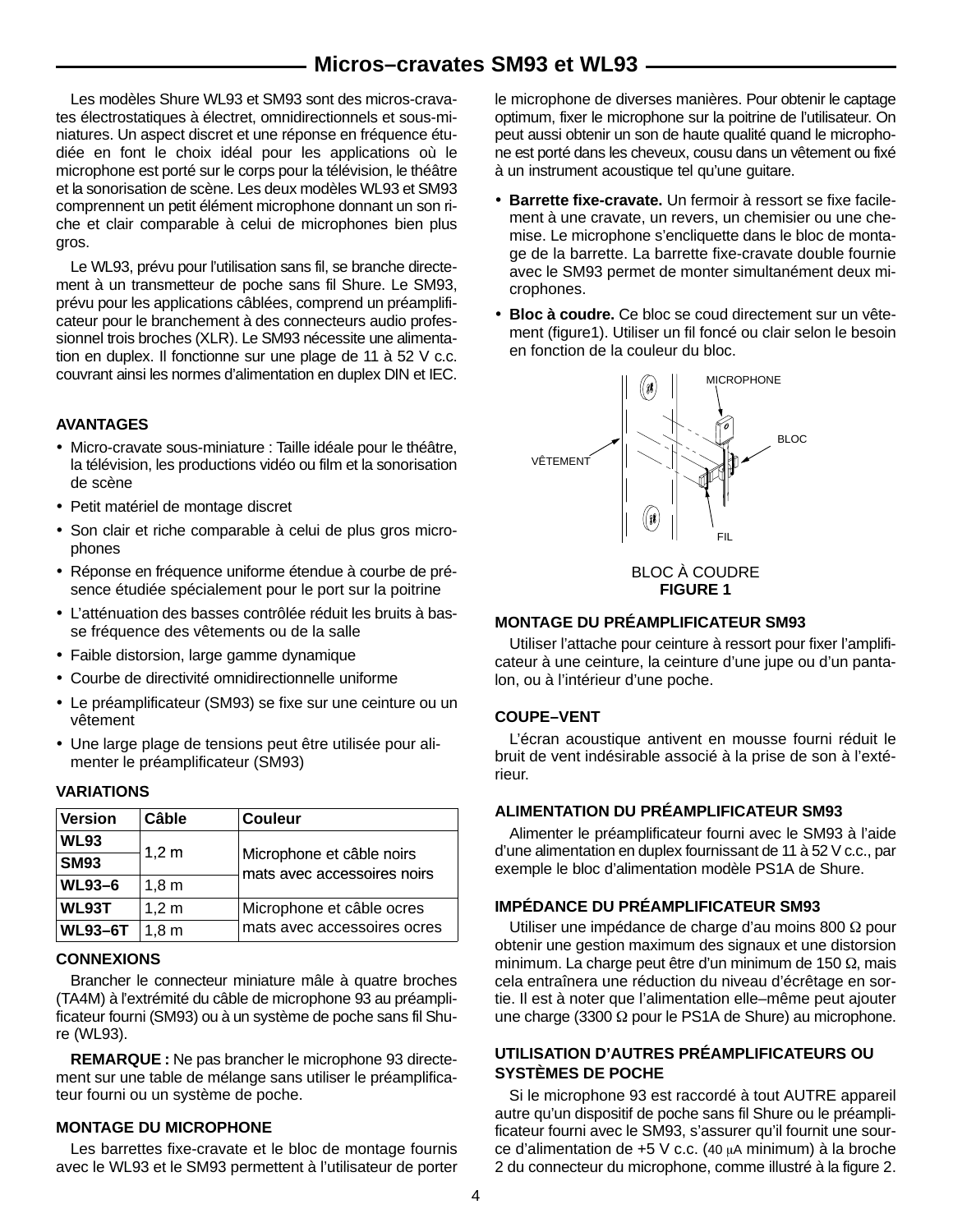| <b>CARACTÉRISTIQUES</b>                                             | MICROPHONE WL93 (avec circuit d'essai<br>standard représenté à la figure 6)                                                                           | <b>MICROPHONE SM93</b> (avec préamplificateur)                                                                                                                                                        |  |
|---------------------------------------------------------------------|-------------------------------------------------------------------------------------------------------------------------------------------------------|-------------------------------------------------------------------------------------------------------------------------------------------------------------------------------------------------------|--|
| Type                                                                | Électrostatique (polarisation d'électret)                                                                                                             | Électrostatique (polarisation d'électret)                                                                                                                                                             |  |
| Courbe de réponse (Figure 3)                                        | 50 à 20 000 Hz                                                                                                                                        | 80 à 20 000 Hz, atténuation de 12 dB/octave en<br>dessous de 100 Hz                                                                                                                                   |  |
| Courbe de directivité                                               | Omnidirectionnelle, uniforme selon la fréquence                                                                                                       | Omnidirectionnelle, uniforme selon la fréquence                                                                                                                                                       |  |
| Impédance de sortie                                                 | $3000 \Omega$                                                                                                                                         | Valeur nominale à 150 $\Omega$ (90 $\Omega$ réelle)<br>Impédance de charge minimum recommandée : 800 Ω<br>$(usage possible avec charges d'un minimum de 150 \Omega$<br>avec niveau d'écrêtage réduit) |  |
| Niveau de sortie<br>$(1$ Pascal = 94 dB NPA)                        | Tension de circuit ouvert : -38 dBV/Pa<br>$(13 \text{ mV})$                                                                                           | Tension de circuit ouvert : -43 dBV/Pa (7,0 mV)                                                                                                                                                       |  |
| Niveau d'écrêtage en sortie<br>(à 1000 Hz)                          | 0,25 V à 120 dB                                                                                                                                       | $-18$ dBV (0,13 V) minimum                                                                                                                                                                            |  |
| Distorsion harmonique totale                                        | Inférieure à 1 % à 120 dB                                                                                                                             | Inférieure à 1 % à 120 dB                                                                                                                                                                             |  |
| NPA maximum                                                         | 120 dB                                                                                                                                                | 120dB                                                                                                                                                                                                 |  |
| Gamme dynamique (NPA<br>maximum au niveau de bruit<br>pondéré en A) | 102 dB                                                                                                                                                | 98 dB                                                                                                                                                                                                 |  |
| Bruit en sortie (NPA équivalent)                                    | 18 dB typique, pondéré en A                                                                                                                           | 22 dB typique, pondéré en A<br>26 dB, pondéré selon DIN 45 405                                                                                                                                        |  |
| Captage du ronflement<br>(électromagnétique)                        | S. O.                                                                                                                                                 | -4 dB équivalent NPA dans un champ de 1 mOe<br>(60 Hz)                                                                                                                                                |  |
| Rapport signal/bruit                                                | 76 dB à 94 dB NPA (IEC 651)                                                                                                                           | 72 dB à 94 dB NPA (IEC 651)                                                                                                                                                                           |  |
| Polarité                                                            | Une pression positive sur le diaphragme du<br>microphone produit une tension positive sur les<br>broches 3 et 4 par rapport à la broche 1<br>(masse)* | Une pression positive sur le diaphragme du<br>microphone produit une tension positive sur la broche<br>2 par rapport à la broche 3 du connecteur de câble de<br>sortie préamplificateur               |  |
| Tension de service<br>recommandée                                   | 2 à 10 V; 5 V nominaux (broche 2 par rapport<br>aux broches 3 et 4)                                                                                   | 11 à 52 V c.c. duplex. Protégé contre les inversions de<br>polarité                                                                                                                                   |  |
| Consommation de courant                                             | 40 µA typiques                                                                                                                                        | $0,33$ mA                                                                                                                                                                                             |  |
| Environnement                                                       | Températures de fonctionnement : $-18$ à 57 °C<br>-29 à 74 °C<br>Températures de stockage :                                                           | Températures de fonctionnement : -18 à 57 °C<br>Températures de stockage : - 29 à 74 °C                                                                                                               |  |
| Câble                                                               | Noir de 1,27 m, intégré, à deux conducteurs,<br>blindé, à connecteur miniature type TA4F (WL93T<br>: Ocre de 1,27 m)                                  | Noir de 1,27 m, intégré, à deux conducteurs, blindé, à<br>connecteur miniature type TA4F                                                                                                              |  |
| Corps                                                               | Microphone : Corps noir en thermoplastique à<br>grille en acier inoxydable                                                                            | Microphone : Corps noir en thermoplastique à grille en<br>acier inoxydable<br>Préamplificateur : Corps en acier à finition noire non                                                                  |  |
|                                                                     |                                                                                                                                                       | réfléchissante, attache pour ceinture noire et chromée                                                                                                                                                |  |
| Poids net                                                           | Microphone: 16 g                                                                                                                                      | Microphone: 16 g<br>Préamplificateur : 118 g                                                                                                                                                          |  |
|                                                                     |                                                                                                                                                       |                                                                                                                                                                                                       |  |

\* Produit une tension positive à la broche 2 du connecteur à trois broches du récepteur sans fil Shure L4/EC4.

## **ACCESSOIRES FOURNIS**

Préamplificateur (SM93) 90A4360 . . . . . . . . . . . . . . . . . . . . Coupe–vent noir (WL93, SM93) .......... . RK355WS\* Barrette fixe–cravate noire (WL93, SM93) . . . RK354SB\* Barrette fixe-cravate double noire (SM93) ... RK307DB Coupe–vent ocre (WL93T) ................. RK304T\*\* Barrette fixe-cravate ocre (WL93T) ......... RK304T\*\* Bloc de montage à coudre noir (WL93, SM93) . . . 65B1733 Bloc de montage à coudre ocre (WL93T) ... 65B1733A Fourre–tout pour le transport à fermeture éclair . . 26A13

\* Pièces de rechange fournies en multiples de 4.

\*\* RK304 comprend 2 barrettes fixe–cravate et 2 coupe–vent.

## **ACCESSOIRES EN OPTION**

Interrupteur marche–arrêt en ligne ............ WA360

## **HOMOLOGATION**

Autorisé à porter la marque CE. Conforme à la directive CEM européenne 89/336/CEE. Conforme aux critères applicables de test et de performances de la norme européenne EN 55103 (1996) parties 1 et 2 pour les environnements résidentiels (E1) et d'industrie légère (E2).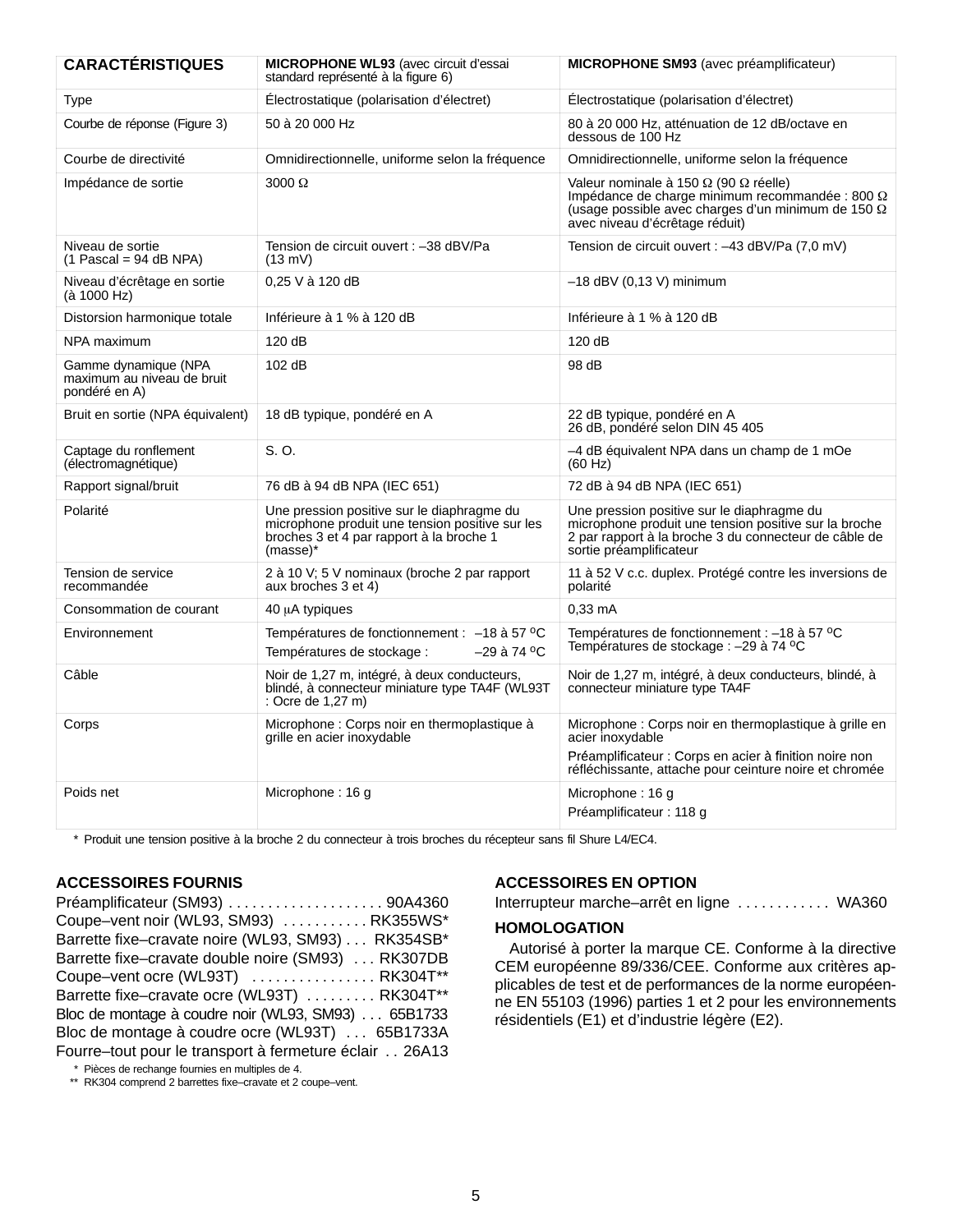# **SM93 und WL93 Lavalier-Mikrofone**

Die Mikrofone Shure Modell WL93 und SM93 sind Lavalier-Elektret-Kondensatormikrofone mit Kugelcharakteristik im Kleinformat. Durch ihre unauffällige Ausführung und den präzise abgestimmten Frequenzgang sind sie ideal geeignet für das Tragen am Körper bei Fernsehausstrahlungen, im Theater und für Beschallungsanlagen. Die Modelle WL93 und SM93 verfügen beide über kleine Mikrofonelemente, die einen vollen, deutlichen Klang ergeben, der mit dem von viel größeren Mikrofonen vergleichbar ist.

Der WL93, der für drahtlosen Einsatz vorgesehen ist, wird direkt an einen drahtlosen Taschensender von Shure angeschlossen. Der SM93 ist für Anwendungen mit Kabelverbindung vorgesehen und enthält eine Vorverstärkereinheit für den Anschluß von professionellen dreipoligen XLR-Audiosteckern. Der SM93 erfordert Phantomspeisespannung und arbeitet in einem Bereich von 11 bis 52 V Gleichspannung, so daß sowohl die DIN- als auch die IEC-Normen für Phantomspeisespannung erfüllt sind.

#### **TECHNISCHE EIGENSCHAFTEN**

- Lavalier-Ausführung im Kleinformat, die ideale Größe für Theater, Fernsehsendungen, Video, Film und Beschallung
- Kleine, unauffällige Befestigungsteile
- Voller, deutlicher Klang, vergleichbar mit größeren Mikrofonen
- Ausgeglichener, erweiterter Frequenzgang mit Präsenzanhebung, speziell abgestimmt auf Anwendungen mit Befestigung im Brustbereich
- Geregeltes Niederfrequenz-Rolloff reduziert niederfrequente Geräusche durch Kleidung und aus dem Raum
- Niedrige Verzerrung, breiter Dynamikbereich
- Gleichförmige Kugel-Richtcharakteristik
- Vorverstärker (SM93) wird an Gürtel oder Rock-/Hosenbund angeklemmt
- Vorverstärker (SM93) kann mit einem großen Spannungsbereich betrieben werden

## **AUSFÜHRUNGEN**

| <b>Version</b> | Kabel            | Farbe                                                     |
|----------------|------------------|-----------------------------------------------------------|
| <b>WL93</b>    |                  |                                                           |
| <b>SM93</b>    | 1,2 m            | Mikrofon und Kabel matt-<br>schwarz, Zubehörteile schwarz |
| <b>WL93-6</b>  | 1.8 <sub>m</sub> |                                                           |
| WL93T          | $1,2 \text{ m}$  | Mikrofon und Kabel mattgelb-                              |
| <b>WL93-6T</b> | 1.8 <sub>m</sub> | braun, Zubehörteile gelbbraun                             |

## **ANSCHLÜSSE**

Den vierpoligen Miniatur (TA4M) Stecker am Ende des Mikrofonkabels 93 an den mitgelieferten Vorverstärker (SM93) oder an einen drahtlosen Taschensender von Shure (WL93) anschließen.

**HINWEIS:** Das Mikrofon 93 nicht direkt an ein Mischpult ohne den mitgelieferten Vorverstärker oder einen Taschensender anschließen.

#### **ANBRINGEN DES MIKROFONS**

Die Krawattenklemme und die Halterung, die mit dem WL93 und SM93 mitgeliefert werden, ermöglichen es, das Mikrofon auf verschiedene Weise zu tragen. Zur Erzielung einer optimalen Aufnahme des Tons sollte das Mikrofon im Brustbereich des Trägers angebracht werden. Eine gute Klangqualität läßt sich auch erzielen, wenn das Mikrofon im Haar getragen, in der Kleidung eingenäht oder an einem akustischen Instrument wie zum Beispiel eine Gitarre befestigt wird.

- **Krawattenklemme.** Eine federbelastete Klemme läßt sich einfach an einer Krawatte, einem Aufschlag, einer Bluse oder einem Hemd anbringen. Das Mikrofon rastet in der Halterung der Klemme ein. Die Doppelkrawattenklemme, die mit dem SM93 geliefert wird, gestattet es, gleichzeitig zwei Mikrofone anzubringen.
- **Halterung zum Annähen.** Diese Halterung wird direkt an ein Kleidungsstück genäht (Abbildung1). Entsprechend der Farbe der Halterung einen dunklen oder hellen Faden verwenden.



HALTERUNG ZUM ANNÄHEN **ABBILDUNG 1**

#### **BEFESTIGUNG DES VORVERSTÄRKERS SM93**

Den Vorverstärker mit der federbelasteten Gürtelklemme an einen Gürtel, einen Rock- oder Hosenbund oder in einer Tasche befestigen.

## **WINDSCHUTZ**

Der mitgelieferte Schaumstoff-Windschutz reduziert unerwünschte Windgeräusche, die bei Verwendung des Mikrofons im Freien vorkommen.

## **SPANNUNGSVERSORGUNG DES VORVERSTÄRKERS SM93**

Die Spannungsversorgung des mit dem SM93 mitgelieferten Vorverstärkers kann mit jeder Phantomspeisespannung von 11 bis 52 V Gleichspannung wie zum Beispiel dem Netzteil Shure Modell PS1A erfolgen.

## **IMPEDANZ DES VORVERSTÄRKERS SM93**

Zur Erzielung von maximaler Signalverarbeitung und minimaler Verzerrung eine Abschlußimpedanz von mindestens 800 Ω verwenden. Abschlußimpedanzen ab 150 Ω können verwendet werden, führen jedoch zu einer Verringerung des Ausgangsbegrenzungspegels. Es ist zu beachten, daß das Netzteil selbst die Last (3300 Ω im Netzteil Shure PS1A) am Mikrofon erhöhen kann.

## **VERWENDUNG ANDERER VORVERSTÄRKER ODER TASCHENSENDER**

Wenn das Mikrofon 93 an etwas ANDERES als einen drahtlosen Taschensender von Shure oder den mit dem SM93 gelieferten Vorverstärker angeschlossen wird, muß sichergestellt werden, daß eine geregelte Spannung von +5 V Gleichspannung (40 µA min.) an Stift 2 des Mikrofonsteckers bereitgestellt wird, wie in Abbildung 2 dargestellt.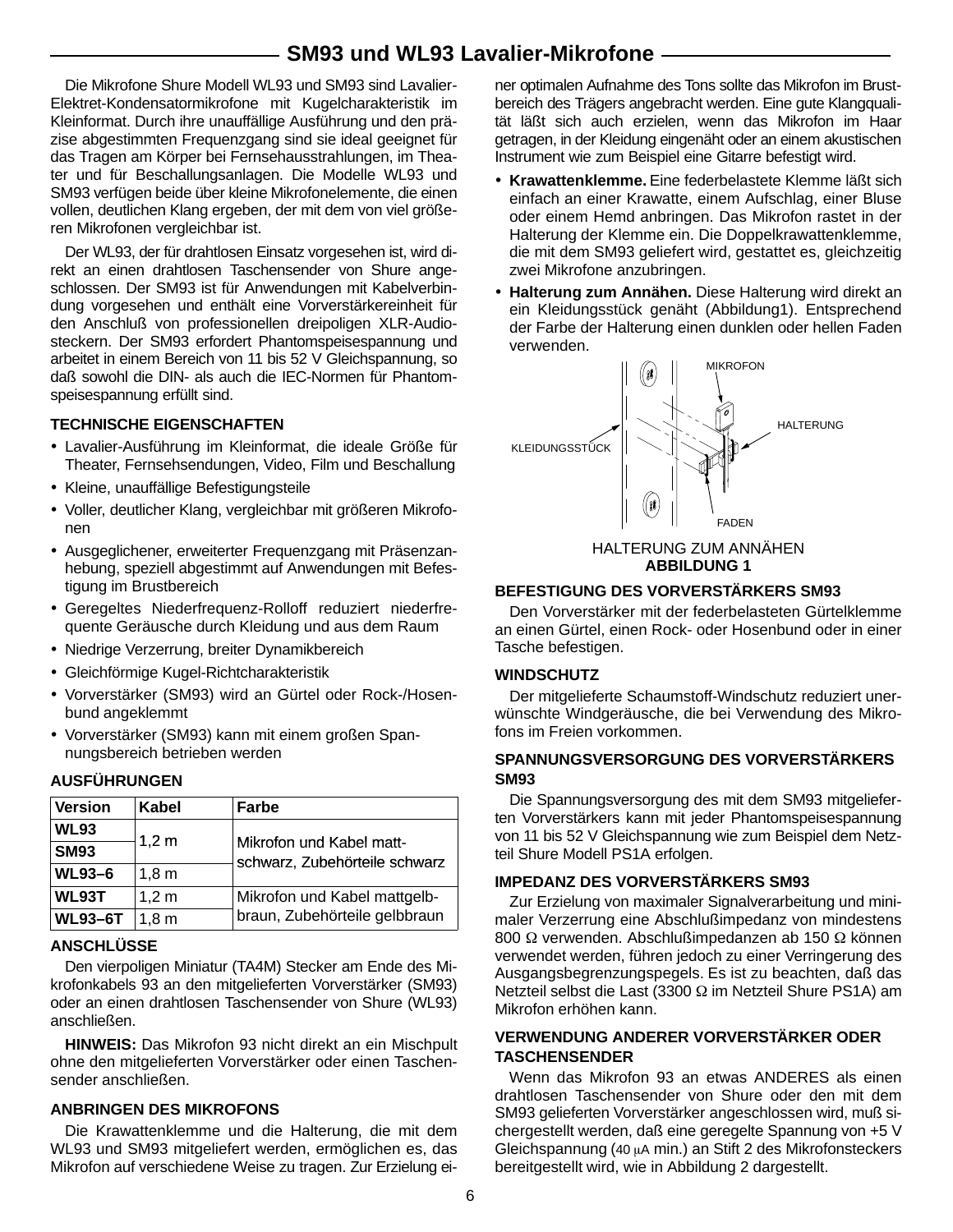| <b>TECHNISCHE DATEN</b>                                                                      | <b>MIKROFON WL93</b> (mit Standard-Prüfschaltung<br>dargestellt in Abbildung 6)                                                    | <b>MIKROFON SM93</b> (mit Vorverstärker)                                                                                                                                                                 |
|----------------------------------------------------------------------------------------------|------------------------------------------------------------------------------------------------------------------------------------|----------------------------------------------------------------------------------------------------------------------------------------------------------------------------------------------------------|
| Typ                                                                                          | Kondensatormikrofon (Elektretvorpolung)                                                                                            | Kondensatormikrofon (Elektretvorpolung)                                                                                                                                                                  |
| Frequenzgang (Abbildung 3)                                                                   | 50 bis 20,000 Hz                                                                                                                   | 80 bis 20.000 Hz, 12 dB/Oktave Rolloff unter 100 Hz                                                                                                                                                      |
| Richtcharakteristik                                                                          | Kugelcharakteristik, mit gleichförmigem<br>Frequenzgang                                                                            | Kugelcharakteristik, mit gleichförmigem Frequenzgang                                                                                                                                                     |
| Ausgangsimpedanz                                                                             | $3000 \Omega$                                                                                                                      | Nennwert: 150 $\Omega$ (Ist-Wert: 90 $\Omega$ )<br>Empfohlene Mindestabschlußimpedanz: 800 $\Omega$ (kann<br>mit Abschlußimpedanzen ab 150 $\Omega$ bei verringertem<br>Clipping-Pegel verwendet werden) |
| Ausgangspegel<br>$(1 \text{ Pascal} = 94 \text{ dB})$<br>Schalldruckpegel)                   | Leerlaufspannung: -38 dBV/Pa<br>$(13 \text{ mV})$                                                                                  | Leerlaufspannung: -43 dBV/Pa (7,0 mV)                                                                                                                                                                    |
| Ausgangs-Clipping-Pegel (bei<br>$1.000$ Hz)                                                  | 0,25 V bei 120 dB                                                                                                                  | $-18$ dBV (0,13 V) min.                                                                                                                                                                                  |
| Gesamtklirrfaktor                                                                            | Weniger als 1 % bei 120 dB                                                                                                         | Weniger als 1 % bei 120 dB                                                                                                                                                                               |
| Maximaler Schalldruckpegel                                                                   | 120 dB                                                                                                                             | 120 dB                                                                                                                                                                                                   |
| Dynamikbereich (maximaler<br>Schalldruckpegel bis<br>Geräuschpegel mit<br>Bewertungskurve A) | 102 dB                                                                                                                             | 98 dB                                                                                                                                                                                                    |
| Ausgangsrauschen<br>(äquivalenter Schalldruckpegel)                                          | typisch 18 dB, Bewertungskurve A                                                                                                   | typisch 22 dB, Bewertungskurve A<br>26 dB, Bewertungskurve nach DIN 45 405                                                                                                                               |
| Brummeinkopplung<br>(elektromagnetisch)                                                      |                                                                                                                                    | Entspricht -4 dB Schalldruckpegel in einem Feld mit 1<br>Millioersted (60 Hz)                                                                                                                            |
| Signalrauschabstand                                                                          | 76 dB bei 94 dB Schalldruckpegel (IEC 651)                                                                                         | 72 dB bei 94 dB Schalldruckpegel (IEC 651)                                                                                                                                                               |
| Polarität                                                                                    | Positiver Druck an der Mikrofonmembran erzeugt<br>positive Spannung an Stift 3 und 4 in bezug auf<br>Stift 1 (Masse)*              | Positiver Druck an der Mikrofonmembran erzeugt<br>positive Spannung an Stift 2 in bezug auf Stift 3 des<br>Ausgangskabelsteckverbinders des Vorverstärkers                                               |
| Empfohlene Betriebsspannung                                                                  | 2 bis 10 V; 5 V nominal (Stift 2 zu Stift 3 und 4)                                                                                 | 11 bis 52 V Phantom-Gleichspannung. Geschützt<br>gegen Gegenspannung                                                                                                                                     |
| Stromaufnahme                                                                                | 40 µA typisch                                                                                                                      | $0,33$ mA                                                                                                                                                                                                |
| Umweltbedingungen                                                                            | $-18$ °C bis 57 °C<br>Betriebstemperaturen:<br>$-29$ °C bis 74 °C<br>Lagerungstemperaturen:                                        | Betriebstemperaturen: - 18 °C bis 57 °C<br>Lagerungstemperaturen: - 29 °C bis 74 °C                                                                                                                      |
| Kabel                                                                                        | Schwarz 1,27 m, angebracht, zweipolig,<br>abgeschirmt, abgeschlossen mit Miniatur<br>Steckverbinder TA4F (WL93T: gelbbraun 1,27 m) | Schwarz 1,27 m, angebracht, zweipolig, abgeschirmt,<br>abgeschlossen mit Miniatur Steckverbinder TA4F                                                                                                    |
| Gehäuse                                                                                      | Mikrofon: Gehäuse aus schwarzem<br>ABS-Thermoplast mit Gittergrill aus rostfreiem<br>Stahl                                         | Mikrofon: Gehäuse aus schwarzem ABS-Thermoplast<br>mit Gittergrill aus rostfreiem Stahl<br>Vorverstärker: Schwarzes, nicht reflektierendes<br>Stahlgehäuse, Gürtelklemme aus schwarzem Chrom             |
| Nettogewicht                                                                                 | Mikrofon: 16 g                                                                                                                     | Mikrofon: 16 g<br>Vorverstärker: 118 g                                                                                                                                                                   |

\* Erzeugt positive Spannung an Stift 2 des dreipoligen Steckverbinders des drahtlosen Empfängers Shure L4/EC4.

## **MITGELIEFERTES ZUBEHÖR**

Vorverstärker (SM93) 90A4360 . . . . . . . . . . . . . . . . . . . . . . Schwarzer Windschutz (WL93, SM93) . . . . . . RK355WS\* Schwarze Krawattenklemme (WL93, SM93) . RK354SB\* Schwarze Doppelkrawattenklemme (SM93) . . RK307DB Gelbbrauner Windschutz (WL93T) ......... RK304T\*\* Gelbbraune Krawattenklemme (WL93T) ..... RK304T\*\* Schwarze Halterung zum Annähen (WL93, SM93) 65B1733 Gelbbraune Halterung zum Annähen (WL93T) 65B1733A Reißverschlußtasche ........................ 26A13

\* Ersatzteile werden in 4er–Sätzen geliefert.

\*\* RK304 enthält 2 Krawattenklemmen und 2 Windschirme.

## **SONDERZUBEHÖR**

In-Line–Ein/Aus–Schalter WA360 . . . . . . . . . . . . . . . . . . . .

## **ZERTIFIZIERUNG**

Zur CE–Kennzeichnung berechtigt. Entspricht der EU– Richtlinie über elektromagnetische Verträglichkeit 89/336/EEC. Erfüllt die Prüfungs- und Leistungskriterien der europäischen Norm EN 55103 (1996) Teil 1 und 2 für Wohngebiete (E1) und Leichtindustriegebiete (E2).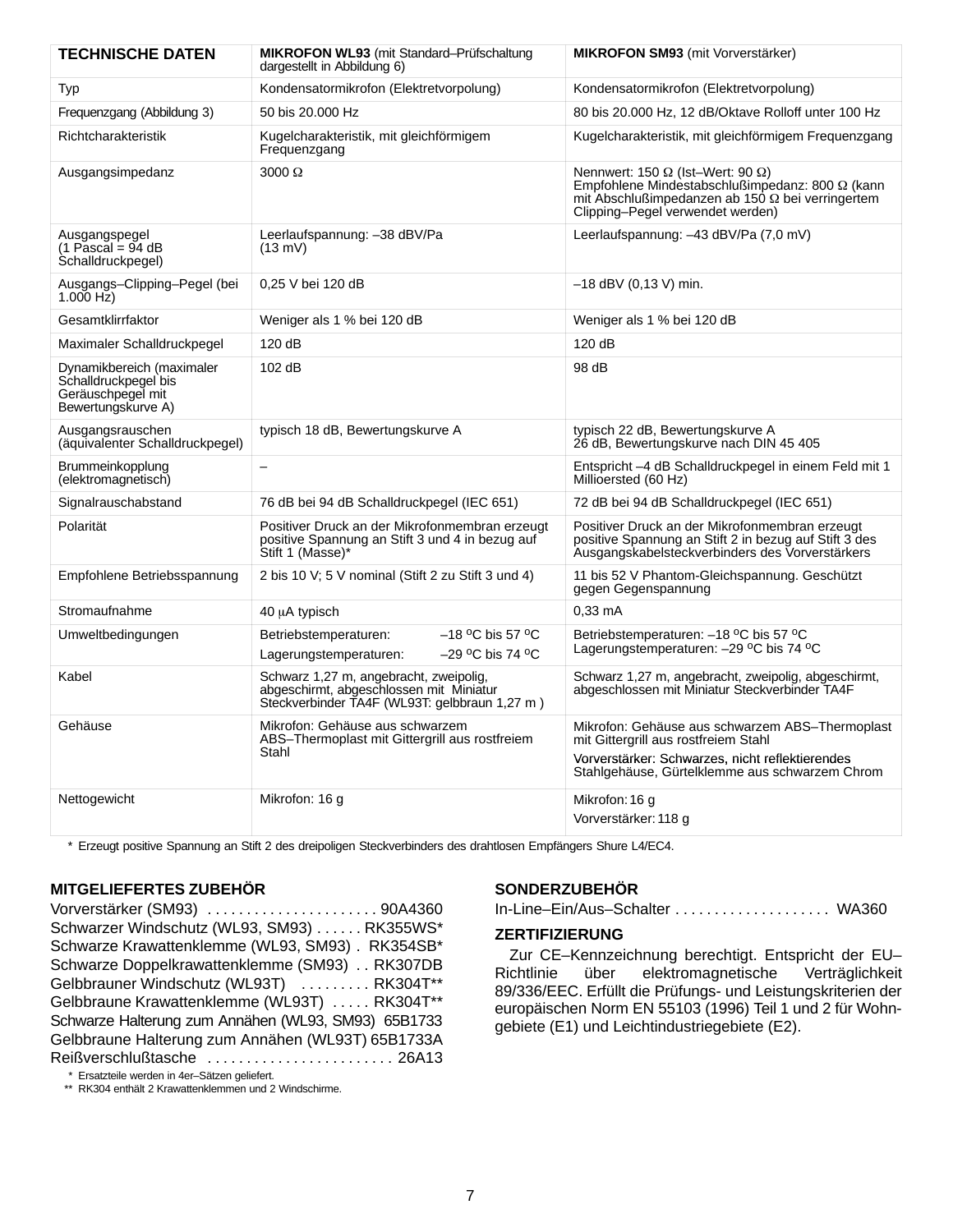# **Micrófonos de corbata SM93 y WL93**

Los micrófonos Shure modelos WL93 y SM93 son micrófonos de corbata omnidireccionales y subminiatura de condensador de electreto. Su diseño discreto a la vista y su respuesta de frecuencia ajustada los hacen ideales para usarse portados en el cuerpo, como en el caso de la teledifusión, teatro y amplificación de sonido. Tanto el modelo WL93 como el SM93 incorporan un pequeño elemento de micrófono que proporciona un sonido pleno y claro comparable al de micrófonos de tamaño mucho mayor.

El WL93, concebido para uso inalámbrico, se conecta directamente a un emisor portátil inalámbrico de Shure. El SM93, concebido para aplicacones alámbricas, comprende un conjunto de preamplificador para conectar con conectores profesionales (XLR) de audio de tres clavijas. El SM93 requiere potencia fantasma, y funciona dentro de una gama de voltajes de 11 a 52 VCC, cumpliendo las normas de potencia fantasma DIN e IEC.

## **CARACTERISTICAS**

- Diseño subminiatura de corbata; tamaño ideal para uso en teatro, teledifusión, producciones de video o cinematográficas y amplificación de sonido
- Tornillería de montaje pequeña y poco perceptible
- Sonido pleno y claro comparable al de micrófonos de mayor tamaño
- Una gama amplia y uniforme de respuesta de frecuencias con aumento de frecuencias de presencia, especialmente diseñado para uso prendido en el pecho
- La atenuación progresiva y controlada de las frecuencias bajas reduce los ruidos de baja frecuencia producidos por el ambiente y por la ropa
- Baja distorsión y una amplia gama dinámica
- Patrón polar omnidireccional uniforme
- El preamplificador (SM93) se engancha al cinturón o pretina
- Puede usarse una amplia gama de voltajes para alimentar el preamplificador (SM93)

## **VARIACIONES**

| Versión        | Cable             | Color                                                           |
|----------------|-------------------|-----------------------------------------------------------------|
| <b>WL93</b>    | $1,2 \text{ m}$   |                                                                 |
| <b>SM93</b>    | $(4$ pies)        | Micrófono y cable en negro                                      |
| <b>WL93-6</b>  | 1,8m<br>(6 pies)  | mate con accesorios en negro                                    |
| WL93T          | 1,2 m<br>(4 pies) | Micrófono y cable en color ca-<br>fé mate con accesorios en co- |
| <b>WL93-6T</b> | 1,8m<br>6 pies)   | lor café                                                        |

## **CONEXIONES**

Conecte el conector miniatura macho de cuatro clavijas (TA4M) situado en el extremo del cable del micrófono 93 al preamplificador suministrado (SM93) o a un emisor portátil inalámbrico de Shure (WL93).

**NOTA:** No conecte el micrófono 93 directamente a una consola mezcladora sin el preamplificador suministrado o un emisor portátil.

## **MONTAJE DEL MICROFONO**

Las presillas para corbata y el soporte de montaje suministrados con el WL93 y el SM93 permiten al usuario sujetar el micrófono de diversas maneras. La captación óptima se logra cuando el micrófono se coloca en el pecho del usuario. También puede obtenerse sonido de alta calidad si se coloca el micrófono en el cabello, se lo cose a la ropa o se lo sujeta a algún instrumento acústico, tal como una guitarra.

- **Presilla para corbata.** Un broche de resorte se prende fácilmente a una corbata, solapa, blusa o camisa. El micrófono se acopla al soporte de montaje de la presilla. La presilla doble para corbata que se suministra con el SM93 permite montar simultáneamente dos micrófonos.
- **Soporte cosido.** Este soporte va directamente cosido a una prenda (Figura1). Emplee hilo oscuro o claro según sea el color del soporte.



MONTAJE COSIDO **FIGURA 1**

## **MONTAJE DEL PREAMPLIFICADOR SM93**

Emplee el gancho de resorte para fijar el amplificador a un cinturón, falda, pretina de falda o pantalón o al interior del bolsillo.

## **PARAVIENTOS**

El paravientos acústico de espuma que se suministra ayuda a reducir los ruidos indeseables del viento durante el uso de micrófonos al aire libre.

## **ALIMENTACION DEL PREAMPLIFICADOR SM93**

Alimente el preamplificador que se suministra con el SM93 con cualquier fuente de alimentación fantasma que proporcione entre 11 y 52 VCC, como la fuente de alimentación Shure modelo PS1A.

## **IMPEDANCIA DEL PREAMPLIFICADOR SM93**

Para aumentar la capacidad de señales y reducir la distorsión es necesario usar una impedancia de carga de por lo menos 800 Ω. Se puede usar una carga mínima de 150 Ω, pero se producirá una reducción en el nivel de limitación de la salida. Obsérvese que la propia fuente de alimentación puede imponer una carga (3300 Ω con la fuente PS1A de Shure) al micrófono.

## **USO DE OTROS PREAMPLIFICADORES O EMISORES PORTATILES**

Si el micrófono 93 se conecta a algo DISTINTO de un emisor portátil inalámbrico de Shure o al preamplificador que se suministra con el SM93, compruebe que proporciona una fuente regulada de +5 VCC (40  $\mu$ A mínimo) en la clavija 2 del conector del micrófono, como se muestra en la Figura 2.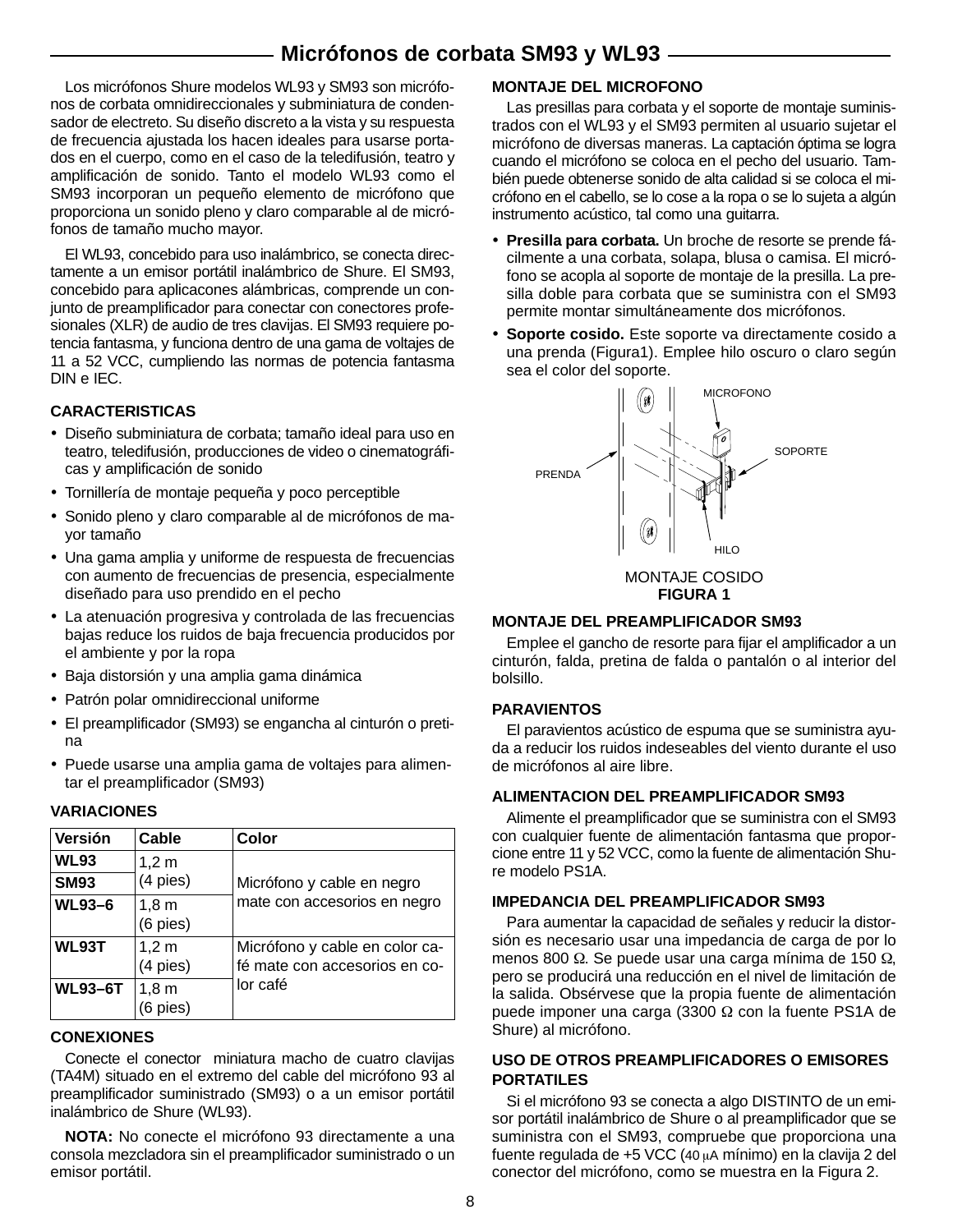| <b>ESPECIFICACIONES</b>                                             | <b>MICROFONO WL93</b> (con circuito normal de<br>prueba mostrado en la Figura 6)                                                                                                    | <b>MICROFONO SM93</b> (con preamplificador)                                                                                                                                              |  |
|---------------------------------------------------------------------|-------------------------------------------------------------------------------------------------------------------------------------------------------------------------------------|------------------------------------------------------------------------------------------------------------------------------------------------------------------------------------------|--|
| Tipo                                                                | Condensador (electreto polarizado)                                                                                                                                                  | Condensador (electreto polarizado)                                                                                                                                                       |  |
| Respuesta de frecuencia<br>(Figura 3)                               | 50 a 20.000 Hz                                                                                                                                                                      | 80 a 20.000 Hz, atenuación progresiva de 12<br>dB/octava por debajo de 100 Hz                                                                                                            |  |
| Patrón polar                                                        | Omnidireccional, uniforme respecto a la<br>frecuencia                                                                                                                               | Omnidireccional, uniforme respecto a la frecuencia                                                                                                                                       |  |
| Impedancia de salida                                                | 3000 Ω                                                                                                                                                                              | Nominal: 150 $\Omega$ (Real: 90 $\Omega$ )<br>Impedancia de carga mínima recomendada: 800 Ω<br>(puede usarse con cargas tan bajas como 150 $\Omega$ con<br>nivel de limitación reducido) |  |
| Nivel de salida<br>$(1$ Pascal = 94 dB SPL)                         | Voltaje en circuito abierto: -38 dBV/Pa<br>$(13 \text{ mV})$                                                                                                                        | Voltaje en circuito abierto: -43 dBV/Pa (7,0 mV)                                                                                                                                         |  |
| Nivel de limitación de salida (a<br>1000 Hz)                        | 0,25 V a 120 dB                                                                                                                                                                     | -18 dBV (0,13 V) mínimo                                                                                                                                                                  |  |
| Distorsión armónica total                                           | Menos del 1% a 120 dB                                                                                                                                                               | Menos del 1% a 120 dB                                                                                                                                                                    |  |
| Nivel de presión acústica (SPL)<br>máx.                             | 120 dB                                                                                                                                                                              | 120dB                                                                                                                                                                                    |  |
| Gama dinámica<br>(SPL máximo a nivel de ruido<br>con ponderación A) | 102 dB                                                                                                                                                                              | 98 dB                                                                                                                                                                                    |  |
| Ruido de salida (SPL<br>equivalente)                                | 18 dB típico, ponderación A                                                                                                                                                         | 22 dB típico, ponderación A<br>26 dB típico, ponderación según DIN 45 405                                                                                                                |  |
| Captación de zumbido<br>(electromagnético)                          | N/C                                                                                                                                                                                 | SPL equivalente de -4 dB en un campo de 1 mOe<br>(60 Hz)                                                                                                                                 |  |
| Relación de señal a ruido                                           | 76 dB a SPL de 94 dB (IEC 651)                                                                                                                                                      | 72 dB a SPL de 94 dB (IEC 651)                                                                                                                                                           |  |
| Polaridad                                                           | Una presión positiva en el diafragma del<br>micrófono produce un voltaje positivo en las<br>clavijas 3 y 4 con respecto a la clavija 1 (tierra)*                                    | Una presión positiva en el diafragma del micrófono<br>produce un voltaje positivo en la clavija 2 con respecto<br>a la clavija 3 del conector del cable de salida del<br>preamplificador |  |
| Voltaje de funcionamiento<br>recomendado                            | 2 a 10 V; 5 V nominal (clavija 2 a clavijas 3 y 4)                                                                                                                                  | 11 a 52 VCC alimentación fantasma. Protección contra<br>inversión de polaridad                                                                                                           |  |
| Consumo de corriente                                                | 40 µA típico                                                                                                                                                                        | $0.33 \text{ mA}$                                                                                                                                                                        |  |
| Condiciones ambientales                                             | $-18^{\circ}$ a 57°C<br>Temperaturas de funcionamiento:<br>$(0^{\circ}$ a 135°F)                                                                                                    | $-18^{\circ}$ a 57°C<br>Temperaturas de funcionamiento:<br>$(0^{\circ}$ a 135 $^{\circ}$ F)                                                                                              |  |
|                                                                     | $-29^{\circ}$ a 74 $^{\circ}$ C<br>Temperaturas de almacenamiento:<br>$(-20^{\circ} a 165^{\circ}F)$                                                                                | $-29^{\circ}$ a 74 $^{\circ}$ C<br>Temperaturas de almacenamiento:<br>$(-20^{\circ} a 165^{\circ}F)$                                                                                     |  |
| Cable                                                               | Negro de 1,27 m (4,17 pies) de largo, integral, dos<br>conductores, blindado y terminado con conector<br>Miniatura tipo TA4F (WL93T: Color café de 1,27 m<br>$[4, 17 \text{ pies}]$ | Negro de 1,27 m (4,17 pies) de largo, integral, dos<br>conductores, blindado y terminado con conector<br>Miniatura tipo TA4F                                                             |  |
| Caja                                                                | Micrófono: Caja negra de plástico ABS<br>termotratado con rejilla de acero inoxidable                                                                                               | Micrófono: Caja negra de plástico ABS termotratado<br>con rejilla de acero inoxidable                                                                                                    |  |
|                                                                     |                                                                                                                                                                                     | Preamplificador: Caja de acero con acabado en color<br>negro mate, gancho de sujeción color negro/cromado                                                                                |  |
| Peso neto                                                           | Micrófono: 16 g                                                                                                                                                                     | Micrófono: 16 g                                                                                                                                                                          |  |
|                                                                     |                                                                                                                                                                                     | Preamplificador: 118 g                                                                                                                                                                   |  |

\* Produce un voltaje positivo en la clavija 2 del conector de tres clavijas del receptor inalámbrico Shure L4/EC4.

#### **ACCESORIOS SUMINISTRADOS**

| Preamplificador (SM93)  90A4360          |  |
|------------------------------------------|--|
| Paravientos negro (WL93, SM93)  RK355WS* |  |
| Conjunto de presilla para corbata        |  |
| color negro (WL93, SM93)  RK354SB*       |  |
| Conjunto de presilla doble para corbata  |  |
|                                          |  |
| Paravientos color café (WL93T)  RK304T** |  |
| Conjunto de presilla para corbata        |  |
|                                          |  |
| Soporte de montaje cosido                |  |
| color negro (WL93, SM93) 65B1733         |  |
| Soporte de montaje cosido                |  |
|                                          |  |
|                                          |  |

Bolsa con cremallera para transporte . . . . . . . . . . . 26A13

\*\* RK304 comprende 2 presillas para corbata y 2 paravientos.

## **ACCESORIOS OPCIONALES**

Interruptor de encendido/apagado en línea . . . . . . . WA360

## **CERTIFICACIONES**

Califica para llevar las marcas CE. Cumple la directiva europea 89/336/EEC de compatibilidad electromagnética. Se ajusta a los criterios correspondientes de verificación y funcionamiento establecidos en la norma europea EN 55103 (1996), partes 1 y 2, para zonas residenciales (E1) y zonas de industria ligera (E2).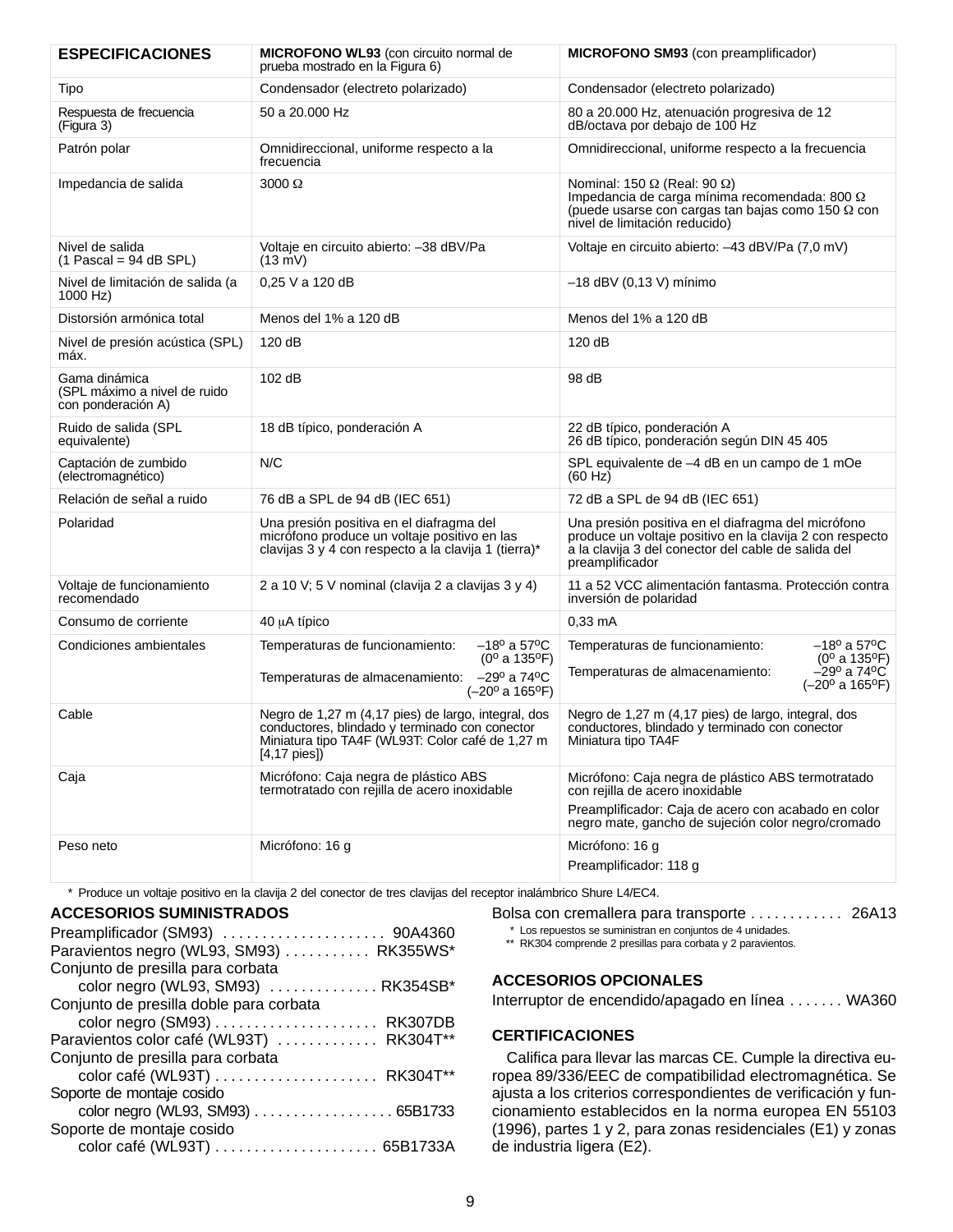# **Microfoni lavalier SM93 e WL93**

I modelli Shure WL93 e SM93 sono microfoni lavalier subminiatura omnidirezionali a condensatore a elettrete. Si appuntano facilmente sugli abiti e sono ideali per le trasmissioni televisive, le rappresentazioni teatrali e l'uso con impianti di amplificazione, grazie al loro design non appariscente e alla risposta in frequenza appositamente realizzata per impieghi di questo tipo. Entrambi i modelli presentano un piccolo elemento microfonico che fornisce un suono pieno e chiaro, comparabile a quello di microfoni molto più grandi.

Il modello WL93, studiato per l'uso con radiosistemi, va collegato direttamente a un radiotrasmettitore Shure Body-Pack. Il modello SM93, studiato per l'uso con sistemi cablati, comprende un preamplificatore collegabile a connettori audio professionali a tre piedini (XLR), richiede alimentazione phantom e funziona a tensioni comprese tra 11 e 52 V c.c., in conformità alle norme DIN e IEC sull'alimentazione phantom.

## **CARATTERISTICHE**

- Microfono lavalier, esecuzione subminiatura; dimensioni adatte all'uso in teatri, trasmissioni TV, applicazioni video, film e con impianti di amplificazione.
- Dispositivi di fissaggio piccoli, non appariscenti.
- Suono pieno e chiaro, comparabile a quello di microfoni più grandi.
- Risposta in frequenza ampia e regolare, con guadagno studiato per l'uso con il microfono sul petto.
- Attenuazione alle basse frequenze controllata, per ridurre il rumore della sala e degli indumenti a bassa frequenza.
- Bassa distorsione e ampia gamma dinamica.
- Diagramma polare omnidirezionale uniforme.
- Preamplificatore (SM93) agganciabile alla cintura o in vita.
- Ampio intervallo delle tensioni di alimentazione del preamplificatore di potenza (SM93).

## **VERSIONI**

| <b>Versione</b> | Cavo             | Colore                                                                      |
|-----------------|------------------|-----------------------------------------------------------------------------|
| <b>WL93</b>     |                  |                                                                             |
| <b>SM93</b>     | 1,2 m            | Cavo e microfono neri, opachi,<br>con accessori neri                        |
| <b>WL93-6</b>   | 1,8m             |                                                                             |
| <b>WL93T</b>    | $1,2 \text{ m}$  | Cavo e microfono marrone<br>chiaro, opachi, con accessori<br>marrone chiaro |
| <b>WL93-6T</b>  | 1.8 <sub>m</sub> |                                                                             |

## **COLLEGAMENTI**

Collegate il connettore miniatura maschio, a quattro piedini (TA4M) del cavo microfonico 93 al preamplificatore in dotazione (SM93) o a un radiosistema Shure Body-Pack (WL93).

**NOTA:** non collegate il microfono 93 direttamente a un mixer senza utilizzare il preamplificatore in dotazione o un sistema Body-Pack.

## **MONTAGGIO DEL MICROFONO**

I fermagli per cravatte e la staffa di montaggio in dotazione al WL93 e al SM93 consentono di portare il microfono in sva-

riati modi. Per ottenere una ripresa ottimale è consigliabile appuntarlo sul petto. Si ottiene un suono di alta qualità anche portando il microfono tra i capelli, attaccandolo con dei punti agli indumenti o fissandolo a uno strumento acustico, quale una chitarra.

- **Fermaglio da cravatta.** A molla, si aggancia facilmente alla cravatta, a un bavero, alla camicetta o alla camicia. Il microfono va fissato a scatto nella staffa di montaggio del fermaglio. Il fermaglio doppio in dotazione al modello SM93 consente il montaggio simultaneo di due microfoni.
- **Staffa a cucitura.** Si cuce direttamente a un indumento (Figura1). Usate un filo scuro o chiaro, in modo da abbinarne il colore a quello della staffa.



#### MONTAGGIO A CUCITURA **FIGURA 1**

#### **MONTAGGIO DEL PREAMPLIFICATORE SM93**

Usate il fermaglio da cintura, a molla, per agganciare il preamplificatore a una cintura, a una gonna o a una fascia in vita oppure all'interno di una tasca.

## **ANTIVENTO**

L'antivento in schiuma poliuretanica in dotazione riduce il rumore indesiderato del vento quando si usa il microfono all'aperto.

## **ALIMENTAZIONE DEL PREAMPLIFICATORE SM93**

Il preamplificatore in dotazione al modello SM93 è alimentabile con una qualsiasi sorgente di alimentazione phantom a tensione compresa tra 11 e 52 V c.c., quale l'alimentatore Shure modello PS1A.

## **IMPEDENZA DEL PREAMPLIFICATORE SM93**

Per ottenere gamma dinamica massima e distorsione minima, usate un'impedenza di carico uguale o maggiore di 800 Ω. Si possono utilizzare carichi inferiori, fino a 150 Ω, ma ne conseguirebbe una riduzione del livello di clipping (limitazione) in uscita. Si noti che l'alimentatore stesso può aggiungere un carico al microfono (3300 Ω nel caso del modello Shure PS1A).

## **USO DI ALTRI PREAMPLIFICATORI O DI SISTEMI BO-DY–PACK**

Se collegate il microfono 93 a un apparecchio DIVERSO da un radiosistema Shure Body-Pack o dal preamplificatore in dotazione al modello SM93, accertatevi che esso generi una tensione di + 5 V c.c. regolata (40  $\mu$ A min.) al piedino 2 del connettore del microfono, come illustrato nella figura 2.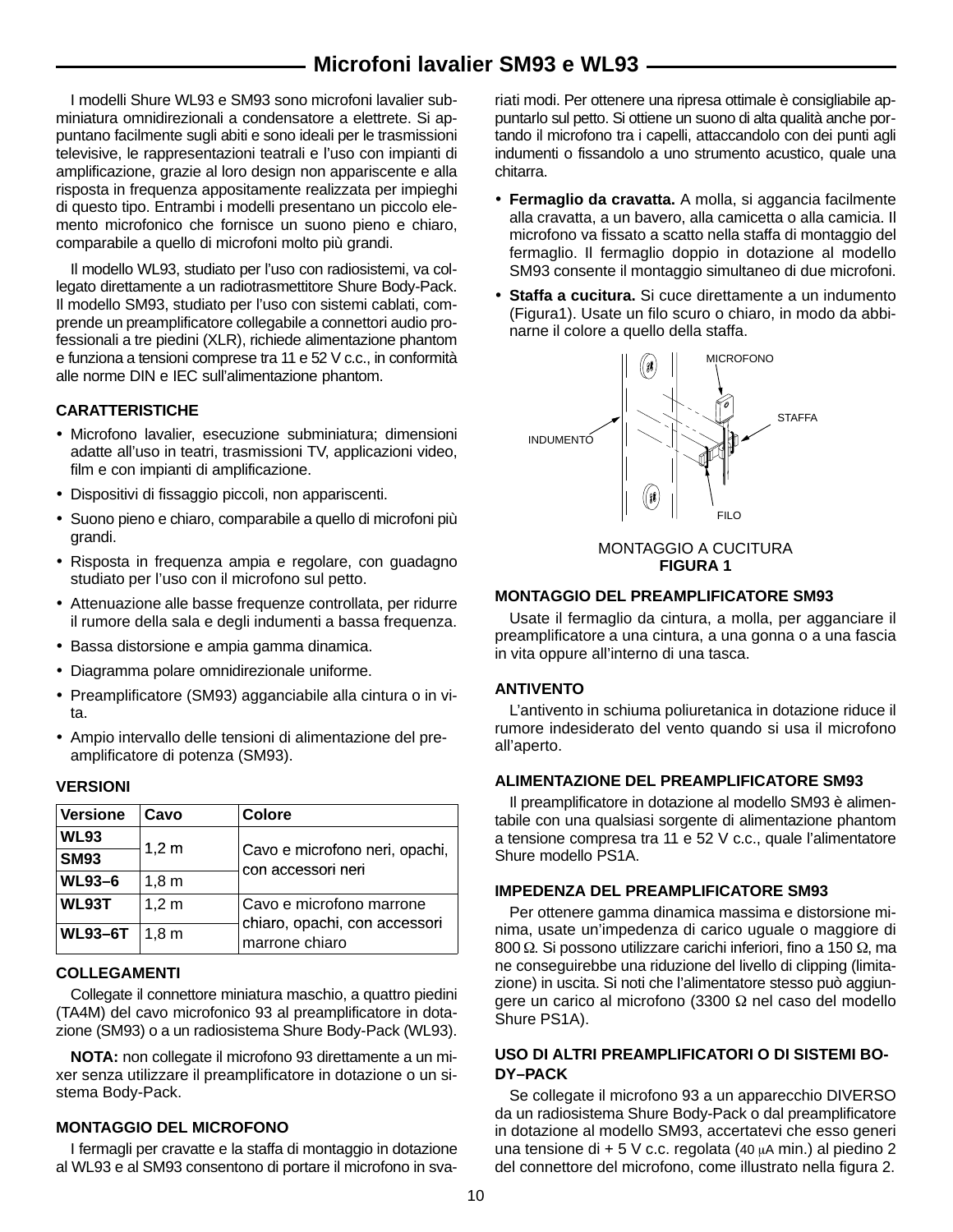| <b>DATI TECNICI</b>                                                                       | <b>MICROFONO WL93</b> (con il circuito di prova<br>standard illustrato nella figura 6)                                                                                   | <b>MICROFONO SM93</b> (con preamplificatore)                                                                                                                                                                                                 |
|-------------------------------------------------------------------------------------------|--------------------------------------------------------------------------------------------------------------------------------------------------------------------------|----------------------------------------------------------------------------------------------------------------------------------------------------------------------------------------------------------------------------------------------|
| Tipo                                                                                      | A condensatore (polarizzazione a elettrete)                                                                                                                              | A condensatore (polarizzazione a elettrete)                                                                                                                                                                                                  |
| Risposta in frequenza (Figura 3)                                                          | Da 50 a 20.000 Hz                                                                                                                                                        | Da 80 a 20.000 Hz, attenuazione di 12 dB/ottava sotto<br>i 100 Hz                                                                                                                                                                            |
| Diagramma polare                                                                          | Omnidirezionale, uniforme in frequenza                                                                                                                                   | Omnidirezionale, uniforme in frequenza                                                                                                                                                                                                       |
| Impedenza di uscita                                                                       | $3000 \Omega$                                                                                                                                                            | Valore nominale 150 $\Omega$ (valore effettivo 90 $\Omega$ )<br>Impedenza di carico minima raccomandata: 800 $\Omega$ (si<br>può caricare il microfono con impedenze inferiori, fino<br>a 150 $\Omega$ , con livelli inferiori di clipping). |
| Livello di uscita<br>$(1$ pascal = 94 dB di SPL)                                          | Tensione a circuito aperto: -38 dBV/Pa<br>$(13 \text{ mV})$                                                                                                              | Tensione a circuito aperto: -43 dBV/Pa (7,0 mV)                                                                                                                                                                                              |
| Livello di clipping in uscita (a<br>$1.000$ Hz)                                           | 0,25 V a 120 dB                                                                                                                                                          | $-18$ dBV (0,13 V) min.                                                                                                                                                                                                                      |
| Distorsione armonica totale                                                               | Inferiore a 1% a 120 dB                                                                                                                                                  | Inferiore a 1% a 120 dB                                                                                                                                                                                                                      |
| Livello di pressione sonora<br>(SPL) max.                                                 | 120 dB                                                                                                                                                                   | 120 dB                                                                                                                                                                                                                                       |
| Gamma dinamica (SPL max. a<br>livello di rumore misurato con<br>filtro di ponderazione A) | 102 dB                                                                                                                                                                   | 98 dB                                                                                                                                                                                                                                        |
| Rumore di uscita (SPL<br>equivalente)                                                     | 18 dB (valore tipico), filtro di ponderazione A                                                                                                                          | 22 dB (valore tipico), filtro di ponderazione A<br>26 dB (valore tipico), filtro di ponderazione a norma<br><b>DIN 45 405</b>                                                                                                                |
| Ricezione del ronzio (rumore<br>elettromagnetico)                                         | Non pert.                                                                                                                                                                | -4 dB di SPL equivalente in un campo di intensità pari<br>a 1 mOe (60 Hz)                                                                                                                                                                    |
| Rapporto segnale/rumore                                                                   | 76 dB a 94 dB di SPL (IEC 651)                                                                                                                                           | 72 dB a 94 dB di SPL (IEC 651)                                                                                                                                                                                                               |
| Polarità                                                                                  | Una pressione positiva sul diaframma produce<br>una tensione positiva sui piedini 3 e 4 rispetto al<br>piedino 1 (massa)*                                                | Una pressione positiva sul diaframma produce una<br>tensione positiva sul piedino 2 rispetto al piedino 3 del<br>connettore del cavo di uscita del preamplificatore                                                                          |
| Tensione di funzionamento<br>raccomandata                                                 | Tra 2 e 10 V; 5 V valore nominale (tra il piedino 2<br>e i piedini 3 e 4)                                                                                                | Tra 11 e 52 V c.c., alimentazione phantom. Protetto<br>dall'applicazione di una tensione inversa.                                                                                                                                            |
| Corrente assorbita                                                                        | 40 µA (valore tipico)                                                                                                                                                    | 0,33 mA                                                                                                                                                                                                                                      |
| Specifiche ambientali                                                                     | Temperature di funzionamento: tra -18 e 57 °C<br>Temperature a magazzino: tra -29 e 74 °C                                                                                | Temperature di funzionamento: tra -18 e 57 °C<br>Temperature a magazzino: tra -29 e 74 °C                                                                                                                                                    |
| Cavo                                                                                      | Nero, 1,27 m (4,17 piedi), non scollegabile, a due<br>conduttori, schermato, dotato di connettore<br>miniatura tipo TA4F (WL93T: marrone chiaro, 1,27<br>m [4,17 piedi]) | Nero, 1,27 m (4,17 piedi), non scollegabile, a due<br>conduttori, schermato, dotato di connettore miniatura<br>tipo TA4F                                                                                                                     |
| Involucro                                                                                 | Microfono: in materiale termoplastico ABS nero,<br>con griglia di acciaio inossidabile                                                                                   | Microfono: in materiale termoplastico ABS nero, con<br>griglia di acciaio inossidabile<br>Preamplificatore: involucro di acciaio con finitura nera<br>opaca e fermaglio da cintura nero, in cromo                                            |
| Peso netto                                                                                | Microfono: 16 g                                                                                                                                                          | Microfono: 16 g<br>Preamplificatore: 118 g                                                                                                                                                                                                   |

\* Genera una tensione positiva al piedino 2 di un connettore a tre piedini di un radioricevitore Shure L4/EC4.

## **ACCESSORI IN DOTAZIONE**

Preamplificatore (SM93) 90A4360 . . . . . . . . . . . . . . . . . . . . Antivento nero (WL93, SM93)  $\ldots$ .......... RK355WS\* Fermaglio nero da cravatta (WL93, SM93) . . RK355WS\* Fermaglio nero doppio da cravatta (SM93) ... RK307DB Antivento marrone chiaro (WL93T) ......... RK304T\*\* Fermaglio marrone chiaro da cravatta (WL93T)RK304T\*\* Staffa di montaggio nera a cucitura (WL93, SM93) 65B1733 Staffa di montaggio marrone chiaro a cucitura (WL93T)65 B1733A

Custodia con cerniera, adatta per il trasporto .... 26A13

## **ACCESSORI IN OPZIONE**

Interruttore di alimentazione on/off in linea  $\ldots$  . WA360

## **CERTIFICAZIONI**

Contrassegnabile con il marchio CE. Conforme alla direttiva europea sulla compatibilità elettromagnetica 89/336/CEE. Conforme ai criteri sulle prestazioni e alle prove pertinenti specificati nella norma europea EN 55103 (1996) parti 1 e 2, per ambienti residenziali (E1) e industriali leggeri (E2).

<sup>\*</sup> I ricambi sono forniti in multipli di 4.

<sup>\*\*</sup> L'accessorio RK304 comprende 2 fermagli da cravatta e 2 antivento.